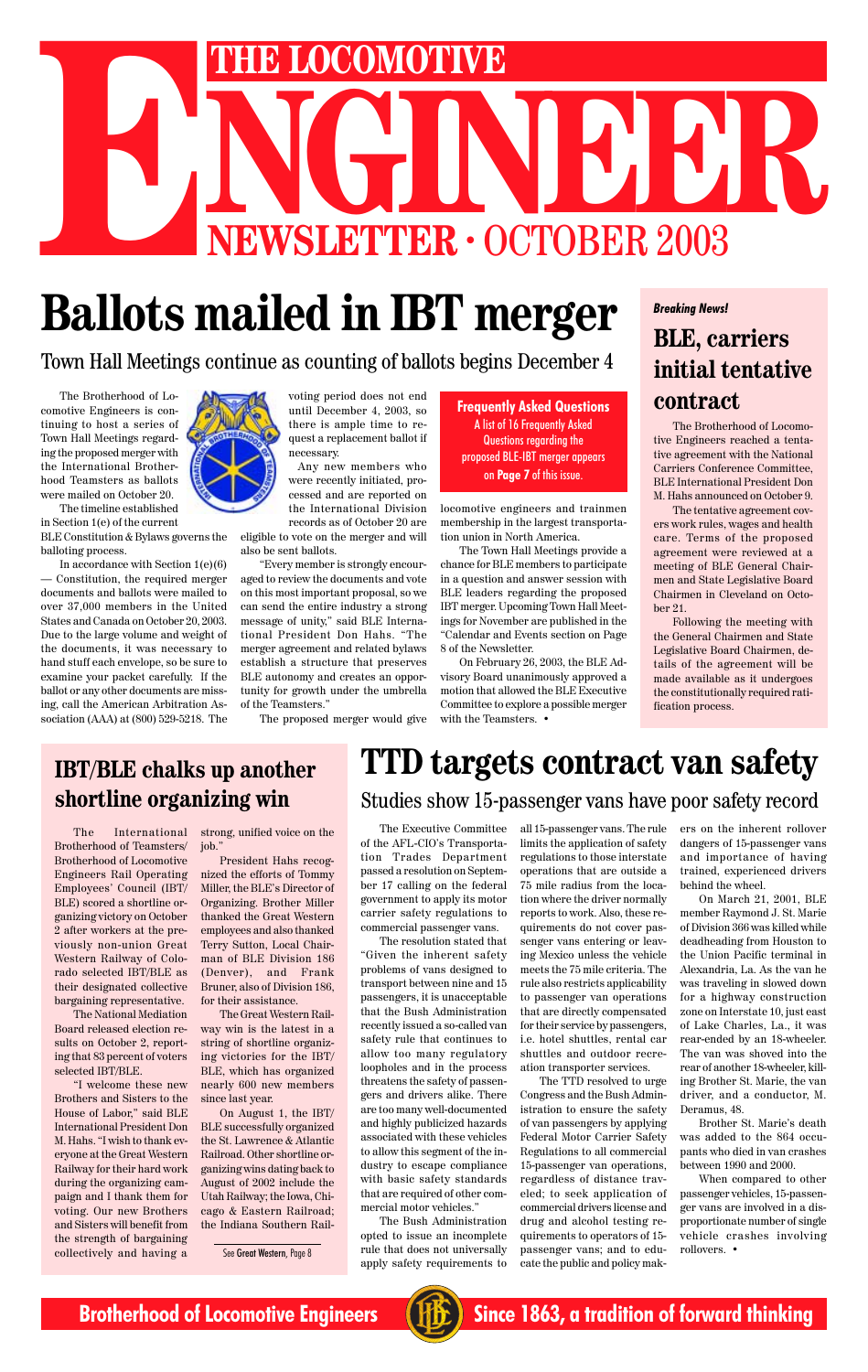The Federal Medicare program provides hospital and medical insurance protection for railroad retirement annuitants and their families, just as it does for social security beneficiaries. Part A (hospital insurance) is financed through payroll taxes paid by employees and employers, while Part B (medical insurance) is financed by premiums paid by participants and by Federal general revenue funds.

The following questions and answers provide basic information on Medicare eligibility and coverage.

**1. Full retirement age for unreduced social security benefits and some unreduced railroad retirement benefits is gradually increasing. Is Medicare eligibility based on age also changing?**

No. Medicare eligibility based on age has not changed. Although the age requirements for some unreduced railroad retirement benefits are rising just like the social security requirements, beneficiaries are still eligible for Medicare at age 65. All railroad retirement beneficiaries age 65 or over, and other persons who are directly or potentially eligible for railroad retirement benefits, are covered by the program.

#### **2. Who is eligible for Medicare coverage before age 65?**

In general, coverage before age 65 is available for disabled employee annuitants who have been entitled to monthly benefits based on total disability (i.e., the employee must have met the Social Security Act's requirements for a disability benefit) for at least 24 months. Disabled widow(er)s under 65, disabled surviving divorced spouses under 65, and disabled children may also be eligible.

Medicare coverage before age 65 on the basis of permanent kidney failure is also available to employee annuitants, employees who have not retired but meet certain minimum service requirements, spouses, and dependent children who suffer from permanent kidney failure requiring hemodialysis or a kidney transplant. (Special rules also apply for individuals diagnosed with Amyotrophic Lateral Sclerosis.)

**3. How do persons enroll in Medicare?**

If a retired employee or a family member is receiving a railroad retirement annuity, enrollment for both Part A (hospital insurance) and Part B (medical insurance) is generally automatic and coverage begins when the person reaches age 65. An individual may decline Part B if so desired, and this does not preclude him or her from applying for medical insurance at a later date. Premiums may be higher, however, if enrollment is delayed.

If an individual is eligible for but not receiving an annuity, he or she should contact the nearest Board office approximately three months before attaining age 65 in order to apply for Medicare. (This does not mean that the individual must retire if presently working.) The best time to apply is during the three months before the month in

which the individual reaches age 65. He or she will then have both hospital and medical protection beginning with the month age 65 is reached. If the individual does not enroll for Part B in the three months before attaining age 65, he or she can enroll in the month age 65 is reached or during the next three months, but there will be a delay of one to three months before medical insurance is effective. Individuals who do not enroll during their initial enrollment period may sign up in any General Enrollment Period (January 1 - March 31 each year). Coverage for such individuals begins July 1 of the year of enrollment.

#### **4. How much can Medicare Part B premiums increase for delayed enrollment?**

Premiums for Part B are increased 10 percent for each 12-month period the individual could have been, but was not, enrolled. However, individuals who wait to enroll in Part B because they have group health plan coverage based on their own or their spouse's current employment may not have to pay higher premiums because they are eligible for special enrollment periods.

**5. What should be considered by a person who can delay Part B enrollment because he or she is covered by an employer group health plan?**

Individuals deciding when to enroll in Medicare Part B should consider how this will affect eligibility for health insurance policies, known as "Medigap" insurance, which supplement Medicare coverage.

Individuals can get more detailed information about Medigap policies from the publications Medigap Policies or Guide to Health Insurance for People with Medicare. To get a copy, they can call the Medicare toll-free number 1- 800-MEDICARE (1-800-633-4227) or go to www.medicare.gov on the Internet and click on "Publications."

#### **6. What is covered by Part A (hospital insurance) of the Original Medicare Plan?**

The hospital insurance program is signed to help pay the bills when an insured person is hospitalized. The program also provides payments for required professional services in a skilled nursing facility (but not for custodial care) following a hospital stay, home health services, and hospice care.

There is a limit on how many days of hospital or skilled nursing care Medicare helps pay for in each "benefit period." A benefit period begins the first day a patient receives services in a hospital. It ends after a person has been out of a hospital or other facility primarily providing skilled care for 60 days in a row.

Benefits are ordinarily paid only for services received in the United States or Canada. Hospital insurance also covers hospital stays in Mexico under very limited conditions.

# **RAILROAD RETIREMENT NEWS Medicare for railroad families**

**7. What are the Medicare Part A deductible and coinsurance charges in 2003?**

For the first 60 days in a benefit period, a Medicare patient is responsible for paying a deductible which for 2003 is the first \$840 of all covered inpatient hospital services. The daily coinsurance charge that a Medicare beneficiary is responsible for paying for hospital care for the 61st through the 90th day is \$210 in 2003. If a beneficiary uses "lifetime reserve" days, he or she will be responsible for paying \$420 a day for each reserve day used in 2003. Lifetime reserve days are an extra 60 hospital days a beneficiary can use if illness keeps him or her in the hospital for more than 90 days; a beneficiary has only 60 reserve days during his or her lifetime and the beneficiary decides when to use them.

In addition, the daily coinsurance charge a beneficiary is responsible for paying for care in a skilled nursing facility for the 21st through the 100th day is \$105 in 2003.

#### **8. What are some of the services Part B (medical insurance) of the Original Medicare Plan covers?**

Medicare medical insurance helps pay for doctors' services and many medical services and supplies that are not covered by the hospital insurance part of Medicare, such as certain ambulance services, outpatient hospital care, X-rays, laboratory tests, physical and speech therapy, blood, mammograms, Pap smears, and colorectal cancer screening.

#### **9. What are the basic Medicare Part B premium and medical insurance deductible in 2003?**

The basic Medicare medical insurance premium deducted from railroad retirement or social security payments is \$58.70 a month in 2003. Also, the annual medical insurance deductible for doctor bills a beneficiary must pay is \$100 in 2003. After the deductible is paid, Medicare will generally pay 80 percent of the approved charges for covered services during the rest of the year; the beneficiary is responsible for paying the remaining 20 percent of the cost.

**10. What does Medicare not cover?**

Medicare provides basic protection against the high cost of illness, but it will not pay all health care expenses. Some of the services and supplies Medicare cannot pay for are custodial care, such as help with bathing, eating, and taking medicine; dentures and routine dental care; most eyeglasses, hearing aids, and examinations to prescribe or fit them; long-term care (nursing homes); personal comfort items, such as a phone or TV in a hospital room; most prescription drugs; and routine physical checkups and most related tests.

**11. Besides the Original Medicare Plan, what other Medicare health care options are available?**

The Medicare + Choice program was created to provide more health care options under the Medicare laws. To be eligible for these other options, the beneficiary must have Medicare Part A and Part B, must not have permanent kidney failure requiring hemodialysis or a kidney transplant, and must live in the service area of a health plan.

The plans must provide basic Medicare Part A and Part B services (except hospice services). They may charge additional amounts to provide extra services. In addition to the Original Medicare Plan and the Original Medicare Plan with a Medigap policy, Medicare Managed Care Plans and Medicare Private Fee-for-Service Plans are available.

The most common Managed Care Plans are health maintenance organizations (HMOs). Managed Care Plans that have contracts with the Medicare program must provide all hospital and medical benefits covered by Medicare. However, usually services must be obtained from the Managed Care Plan's network of health care providers (doctors, hospitals, skilled nursing facilities, for example). In most cases, neither the Managed Care Plan nor Medicare will pay for services not authorized by the Managed Care Plan (except emergency services or services urgently required while the patient is out of the Managed Care Plan service area).

Many Managed Care Plans that have contracts with Medicare also provide benefits beyond those Medicare pays for. These include preventive care, prescription drugs, dental care, hearing aids and eyeglasses. The benefits may vary by Managed Care Plan.

Private Fee-for-Service Plans are also a health care choice in some areas of the country. A Private Fee-for-Service Plan is a Medicare health plan offered by a private insurance company. It is not the same as the Original Medicare Plan, which is offered by the Federal Government. In a Private Fee-for-Service Plan, Medicare pays a set amount of money every month to the private company. The private company provides health care coverage to people with Medicare on a pay-per-visit arrangement. The insurance company, rather than the Medicare program, decides how much the patient pays for the services received.

In any case, while more options are available, beneficiaries can remain with the Original Medicare Plan if they are satisfied with it.

#### **12. Are there other sources that will provide additional information on Medicare?**

A handbook, Medicare & You, is mailed to Medicare beneficiary households each fall by the Centers For Medicare & Medicaid Services. It describes the benefits, costs and health service options available. To get a copy, beneficiaries can call the Medicare toll-free number 1-800-MEDICARE (1-800-633- 4227) or go to www.medicare.gov.

See Medicare, Page 8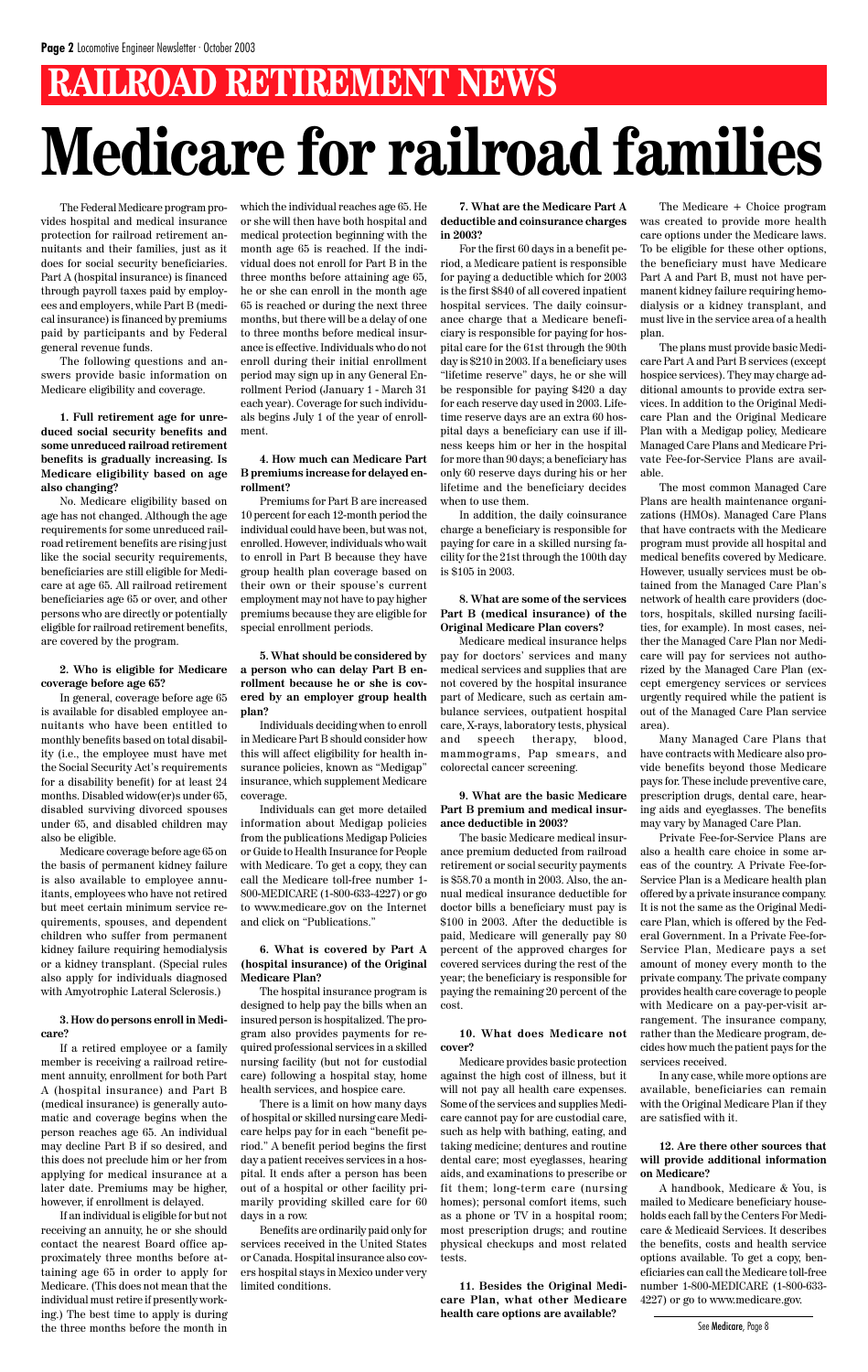#### **2003 BLE Fees Objector Policy**

1. Employee Rights<br>
on a Any employee covered by a union or agency shop agreement in the United States has the legal right to be or remain a<br>
nonmember of the Union. Nonmembers have the legal right (1)<br>
to object to payin

given sufficient information to intelligently decide whether to ob-<br>ject; and (3) to be apprised of internal Union procedures for fill-<br>ing objections. Employees who choose to object have the right to<br>be apprised of the p

The fee objector policy shall be published annually in the BLE's newsletter in the month preceding the objection noticeperiod and mailed annually to each objection and prepriod and mailed annually to each objector. It shal union shop agreement.

**3. Making Objection Known**<br>Objecting nonmembers shall provide notice of objection<br>by notifying the International General Secretary-Treasurer of the objection by first-class mail postmarked during the month of No-<br>vember preceding the calendar year to which s/he objects, or<br>within thirty (30) days after s/he first begins paying fees and re-<br>evives notice of these proce The objection shall contain the objector's current home<br>address. Nonmembers wishing to continue their objection from<br>year to year must renew their objection each year as specified in<br>this paragraph.<br>Objections may only be

#### **2. Publication of Policy**

4. Major Categories of Charge<br>able Expenses  $\sim$  All objectors shall pay their fair share of expenses germane to collective bargaining including.<br>a. All expenses concerning the negotiation of agreements, a. All expenses c tract rights;

c. Convention expenses and other union internal gover-

nance and management expenses;<br>
d. Social activities and union business meeting expenses;<br>
d. Publication expenses to the extent coverage is related<br>
to chargeable activities;<br>
to related to collective bargaining,<br>
contra

chargeable activities; i. All costs of strikes and other lawful economic actions.

5. Determination of Chargeable Share<br>
The BLE shall retain a certified public accountant to perform an independent audit of the records of the International Division. The BLE shall also retain an independent referee for t

tion 10, and later will verify the existence and the amounts of

money in any escrow account. **6. Report of Chargeable Share and Basis of Its Calculation**

The independent referee shall report the determination<br>no later than May 31. This report shall include an analysis of the<br>major categories of union expenses that are chargeable and non-<br>chargeable. A copy of the independen

7. Challenge Procedure<br>
Each person entitled to receive the referee's report may<br>
challenge the validity of the calculations made by the indepen-<br>
dent referee by filing an appeal with the International General<br>
Secretary-

8. Arbitration of Challenges<br>
na Affer the close of the appeals period, the International General Secretary-Treasurer shall provide a list of appellants to the American Arbitration Association (AAA). All appeals shall abo

appear at the hearing and shall be permitted to file written state-<br>ments with the arbitrator instead of appearing. Such statement<br>shall be filed no later than fifteen (15) days after the transcript<br>becomes available, but

10. Escrow of Disputed Funds<br>An amount equal to 25 percent of the reduced monthly fees,<br>or such other greater amount as the independent referee may<br>recommend, shall be placed in an interest-bearing escrow ac-<br>count pendin independent referee's determination. •

**9. Payment of Reduced Fees** Objectors shall pay reduced monthly fees based on the most recent report of the independent referee pending determination of the objection year's chargeable ratio.

Eight AFL-CIO State Federations have now enacted remote control safety resolutions, the latest in North Dakota and Nebraska.

Prior to September, six other AFL-CIO State Federations had passed remote control safety resolutions, including Arizona, Texas, Michigan, Nevada, North Carolina and Missouri.

In addition to these eight State Federations, 36 different communities (26 cities and 10 counties) have enacted remote control safety resolutions.

#### **North Dakota**

The North Dakota AFL-CIO adopted a remote control safety resolution on September 26 at its annual convention in Minot, N.D.

BLE members Mike Muscha, Chairman of the North Dakota State Legislative Board, and Rod Albrightson, a member of Division 695 (Minot) worked the floor during the convention.

Brother Ron Huff, 1st Vice Chairman of the BLE North Dakota State Legislative Board, represents the BLE on the Executive Council of the state AFL-CIO. He carried the resolution to the Executive Council.

Chairman Muscha acknowledged the efforts of Brother Huff and Brother Albrightson, and thanked the delegates and members of the Executive Council for adopting the resolution.

Part of the resolution says, "The North Dakota AFL-CIO

The AFL-CIO in Harris County, Texas, adopted a remote control safety resolution at its monthly meeting on September 24.

It is the first AFL-CIO county organization to enact such a resolution, which calls for improved safety in the operation of remote control locomotives.

Herb and Kathy Yambra, along with BLE members in Harris County, Texas, drafted the language of the resolution. Brother Yambra is President & Legislative Representative of BLE Division 194 (Houston) and serves as Second Vice-Chairman of the Texas State Legislative Board.

Seven state-level AFL-CIO bodies have enacted remote control safety resolutions this summer, as have 36 different local communities (26 cities and 10 counties). •

admonishes the Federal Railroad Administration to develop comprehensive safety regulations for the use of remote control locomotives."

A copy of the North Dakota resolution is available at: <http://www.ble.org/pr/pdf/ ndaflcio.pdf>.

#### **Nebraska**

At its 35th state convention, the Nebraska State AFL-CIO passed a remote control safety resolution.

The resolution was passed on September 27 after a speech by BLE International Vice-President Dale McPherson, in which he spoke about the progress of national negotiations, the Railway Labor Act, and the BLE's possible merger with the International Brotherhood of Teamsters.

The Nebraska State Legislative Board presented the resolution on behalf of all seven BLE Divisions in the state.

Nebraska State Legislative Board Chairman Randy Meek and the rest of the State Legislative Board thanked State AFL-CIO President Ken Mass and the delegates for their support in passing the resolution.

The Nebraska AFL-CIO joins state federations in Arizona, Texas, Michigan, Nevada, North Carolina, Missouri and North Dakota, in passing a remote control safety resolution.

A copy of the resolution is available on the BLE website at: <http://www.ble.org/pr/pdf/ ez26svis.pdf>. •

# **AFL-CIO State Federations act on remote control**

#### Eight State Feds call for improved RCO safety; Nebraska, North Dakota pass resolutions

#### **County AFL-CIO passes remote control resolution**

# **PASSENGER NEWS BRIEFS**

#### BLE, other Amtrak unions call off strike

Amtrak unions called off a one-day strike set for October 3 to give a federal judge more time to determine if the walkout would violate the law, Reuters reported.

Lawyers for some 8,000 unionized Amtrak workers agreed to defer any job action until U.S. District Judge James Robertson sorts out labor law questions later in October.

Robertson brokered the agreement at a hearing on Amtrak's request to block the strike and set an October 20 hearing on the railroad's request for a preliminary injunction.

Six unions, including BLE, threatened to strike to put pressure on Congress, which is considering Amtrak's annual funding level. Lawmakers are considering far less in subsidies for fiscal year 2004 than the \$1.8 billion the railroad has requested.

still address a \$1.34 billion spending proposal in the Senate and a \$900 million package in the U.S. House of Representatives that Amtrak says would force a shutdown.

"We're trying to say, think about what will happen if there is no Amtrak," said Richard Edelman, the lead attorney for the unions that threatened to strike. "Let's see how the transportation system operates if there isn't one."

(Reuters contributed to this report.) •

#### NTSB, BLE investigate Metra derailment

The National Transportation Safety Board and the BLE's Safety Task Force dispatched investigators to the scene of the derailment of Metra commuter train number 519 in Chicago on October 12. The following is an update of factual information collected by the Safety Board's team. Brother Carl W.

The derailment occurred at 4:38 p.m. near 47th Street in Metra's Rock Island District (milepost 4.7). Both locomotives and all five passenger cars derailed. The train was carrying a three-man crew and approximately 375 passengers on a westbound trip from Chicago to Joliet. Although dozens of passengers were transported to local hospitals, there were no fatalities. Damage has been estimated to exceed \$5 million.

The train's event recorders were recovered from both locomotive units and have been read out by Safety Board investigators. The train derailed at a recorded speed of about 67 mph as it traversed a crossover from main track 1 to main track 2. Maximum allowable speed for the crossover movement is 10 mph. The recorders will be transported to the NTSB's Washington headquarters for further analysis in its laboratories.

The train's dispatcher told investigators that he had established the crossover once train 519 had commenced its trip. The train's engineer reports that he believed the signals were set for continued operation on track 1, with no crossover movement indicated. The maximum operating speed limit for passenger trains for a clear signal is 70 mph. The engineer has about 9 years of railroad experience, becoming an engineer in July of 2003.

(From NTSB news releases.) •

train's intended route through the festivities. •

#### Division 269 to host annual Dinner Dance

The members and officers of BLE Division 269 and the Long Island Rail Road General Committee of Adjustment are making preparations for the 36th annual Dinner Dance on November 15.

Retirees and long-time members are honored at the black-tie event.

LIRR General Chairman Bob Evers reports that approximately 16 retirees will be recognized as part of this year's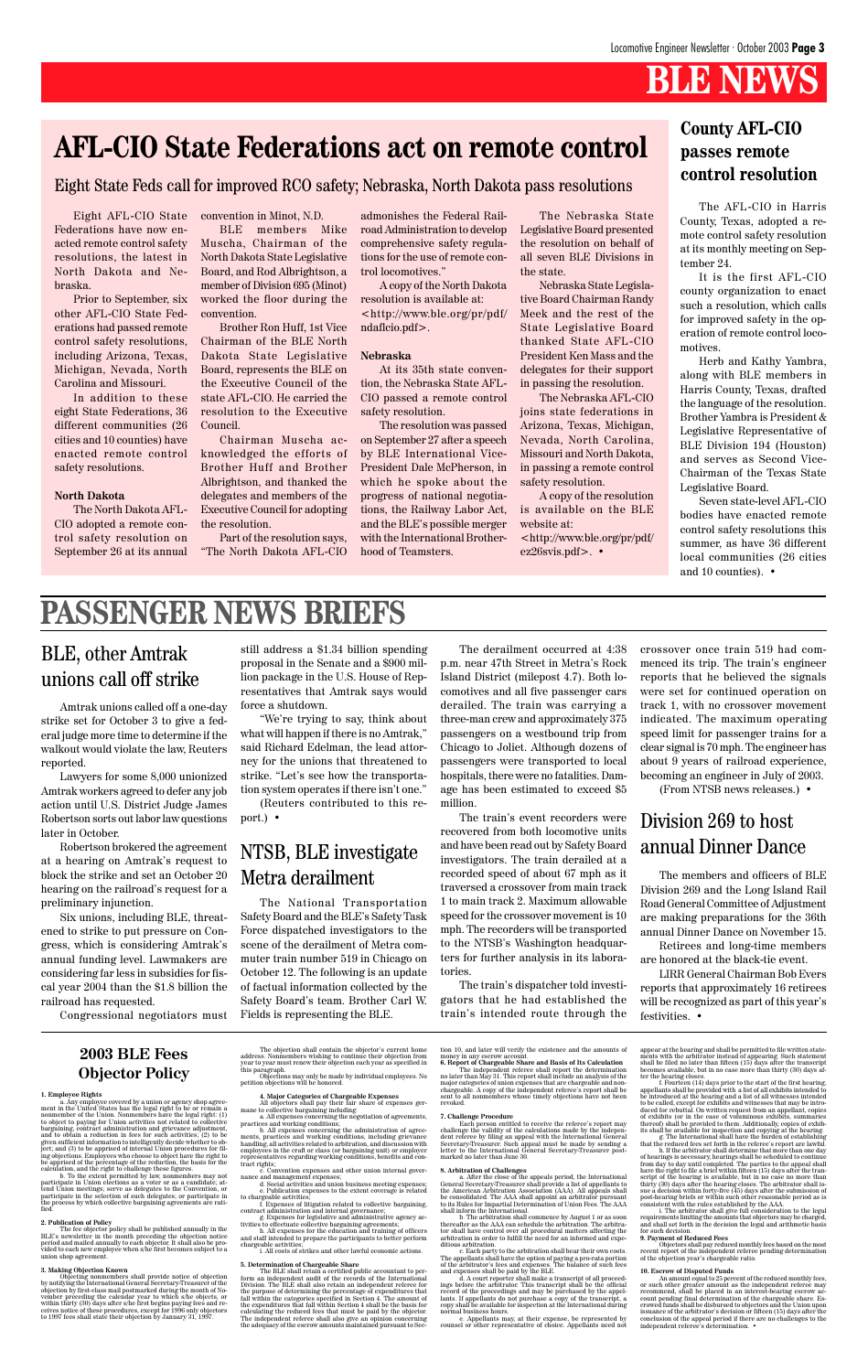# **WESTERN CONVENTION MEETING**



BLE and GIA officers at the head table during opening ceremonies of the 68th annual SWCM.



From left: Scott Rhodes, Division 83 (Springfield, Mo.); Mike King, Division 567 (Springfield, Mo.); Don Gordon, Division 567; and Bill Dake, Division 83.



BLE International President Don Hahs discusses political issues during an informal meeting with several BLE legislative leaders. Seated, from left: Raymond Holmes, BLE International Vice-President & U.S. National Legislative Representative; J.T. Norris, Virginia State Legislative Board Chairman; Jim Ussery, Secretary-Treasurer of the Texas State Legislative Board; and President Hahs. Standing: Terry Briggs, Texas State Legislative Board Chairman.



General Chairman Gil Gore, Union Pacific-Southern Region.



Ruth and R.W. "Windy" Windham. Ruth is GIA International President Emeritus and Windy is a retired member of BLE Division 182 (North Little Rock, Ark.).



From left: George Leyndecker, Tex-Mex Railway General Chairman; Mike Clark, BLE member from Tex-Mex Railway; Don Hahs, BLE International President; and Juan Garza, BLE member from Tex-Mex Railway.



From left: Janice Hahs and Frances Srubas, who were instrumental in planning and organizing many of the GIA events at the SWCM.



BLE International Vice-President Rick Radek during an impromptu performance with the Richard Bruton Band during the banquet. Vice-President Radek has a Bachelor's Degrees in Education and Music from Northern Illinois University and spent time as a professional musician prior to working full time on the railroad. Richard Bruton is the brother of Janet Walpert, wife of BLE General Secretary-Treasurer Bill Walpert.





Color guard and bagpipe processional during the opening ceremonies.

Ron Hagar of BLE Division 462 (Arkansas City, Kan.) with a future locomotive engineer, both having a good time at the banquet.

### **69th Annual SWCM — The Week of September 13, 2004**

At The Woodlands Waterway Marriott Hotel and Convention Center in The Woodlands, Texas, a suburb of Houston. Hosted by G.Y. Bailey and the members of BLE Division 62 (Houston)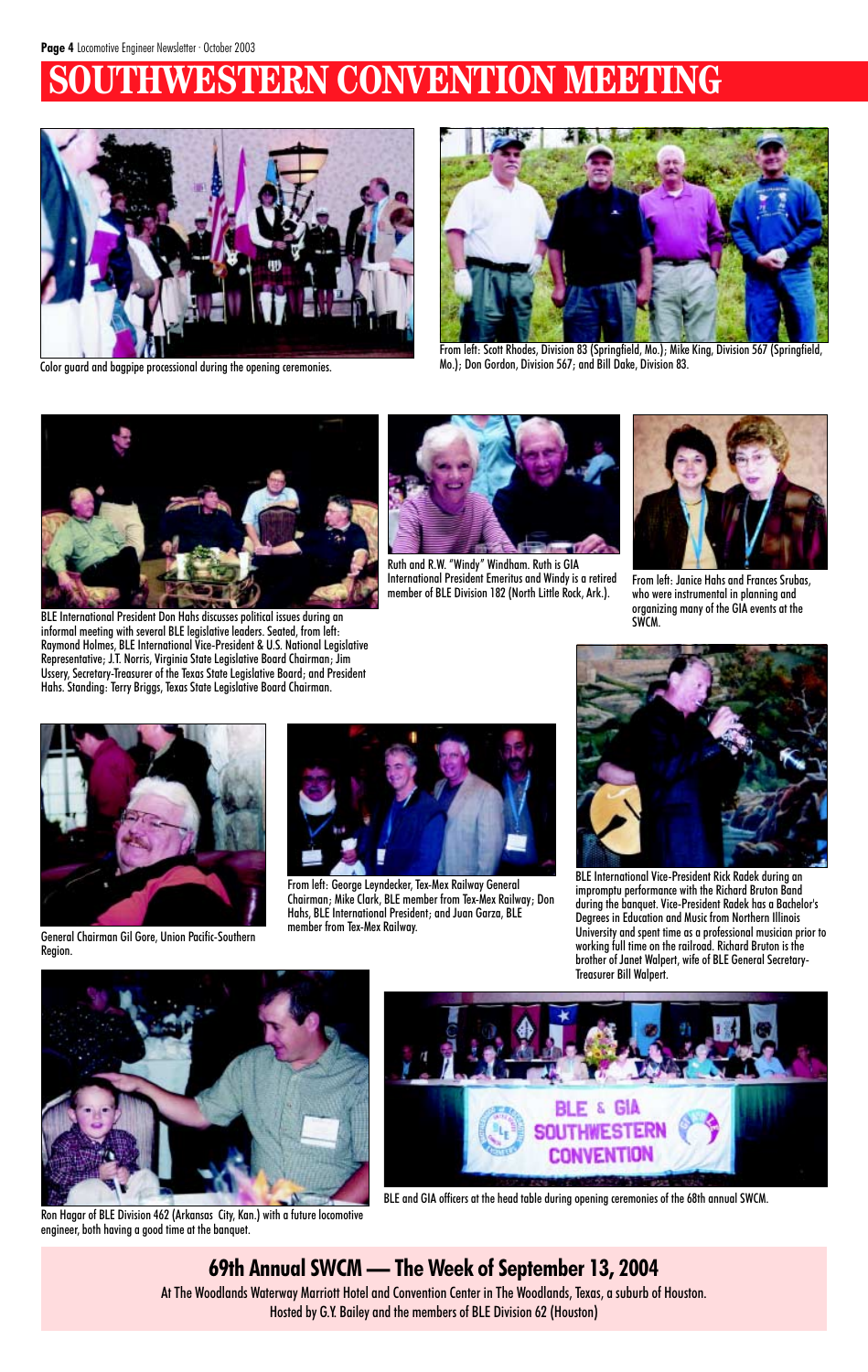# **BRANSON, MO.**



From left: Gregory Smith, Local Chairman of Division 32 (Chicago); Jim Bradford, Special Representative; and Herb Yambra, President and Legislative Representative of BLE Division 194 (Houston).



Several retired professional atheletes participated in the SWCM and posed for this picture with SWCM Chairman Rick Gibbons. They are, from left: Tony Reed, retired running back from the Kansas City Chiefs; Bud Stallworth, retired NBA star from the Seattle Supersonics; Brother Gibbons; and Walter White; retired tight end from the Kansas City Chiefs.



In addition to the retired pro sports stars at the SWCM, at least four golf legends were in attendance. They are, from left: Mike Sharber, Local Chairman of BLE Division 500 (Cleburne, Texas); Kent Confer, of the BLE National Mobilization Team and member of Division 623 (McCook, Neb.); Dennis Pierce, BNSF/MRL General Chairman; and Gregory Smith, Local Chairman of BLE Division 32 (Chicago).



From left: Mike Young, Union Pacific-Eastern District General Chairman; Sam Caruso, BLE Division 183 (Omaha); and Jim Keele, Kansas State Legislative Board Chairman.



From left: J.A. Woyak Jr., Local Chairman of Division 174 (Stevens Point, Wis.) and Vice-General Chairman of the

Wisconsin Central General Committee of Adjustment; and J.W. Reynolds, General Chairman of the Wisconsin Central General Committee of Adjustment.

From left: Jeff Thurman, a member of BLE Division 172 (Fort Worth, Texas); and Dale McPherson, BLE International Vice-President.



From left: At the podium during an emotional memorial service for late BLE member Rodney Stutes is his wife, Patrice, and GIA International President Onita Wayland.



Janet Schultz, a member of BLE Division 6 (Boone, Iowa) and Secretary-Treasurer of the







Members didn't seem to mind when weather conditions forced the barbeque indoors, enthusiastically hitting the dance floor.

**JUNE 13-17, 2004... 77th Annual Southeastern Meeting Association, Greenville, S.C.**

At the Hyatt Recency Hotel in Greenville Commons, hosted by Roger Peace and members of Division 598.

#### **AUGUST 8-11, 2004... 76th Eastern Union Meeting Association, Grand Island, N.Y.**

At the Holiday Inn-Grand Island, hosted by Jim & Janet Louis and members of Division 421.

**AUGUST 17-22, 2004... 64th Annual International Western Convention, Albuquerque, N.M.** At the Hyatt Regency Albuquerque, hosted by Pat and Barbie Lynch and members of BLE Division 446.

#### **WEEK OF SEPTEMBER 13, 2004... 69th Southwestern Convention Meeting in Houston, TX**

At The Marriott Woodlands Waterway Hotel & Convention Center, hosted by G.Y. Bailey & Division 62.

#### *Schedule for 2004 BLE-GIA Regional Meetings*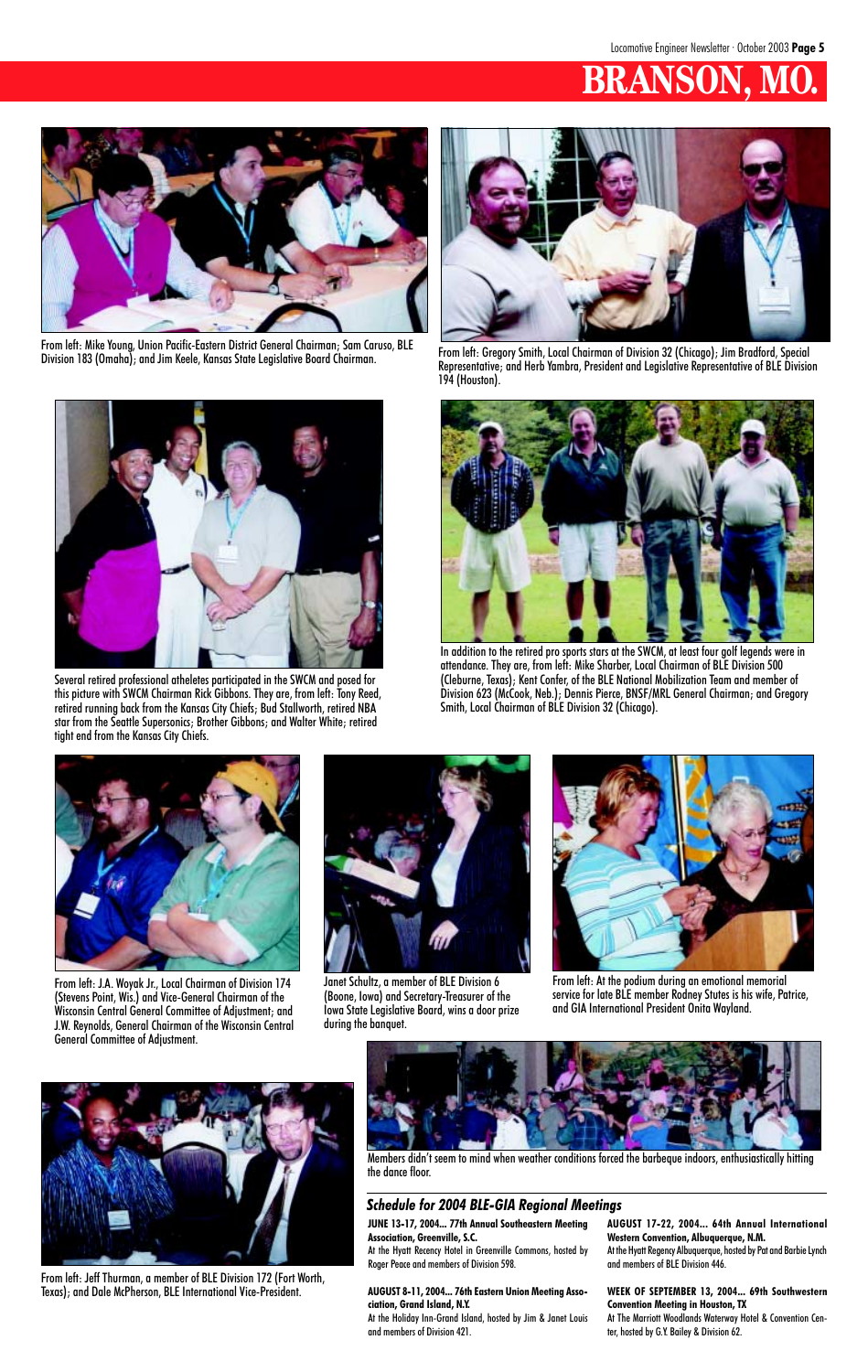#### CSX charges tolls to cross Fla. tracks

In Bryceville, Fla., a rural part of Nassau County, many of the homes are on the other side of the tracks. Now it is going to cost to get there.

"First of all I think they're trying to bribe us, then I think it's a bunch of bull and it is not necessary" says resident Robert Mizell.

Mizell and four other families live on Hambone Drive. The only way in and out is across the CSX railroad tracks.

In early October, they found a bright orange sign posted near the tracks. It told them to call within 30 days or the tracks might be closed.



"This caught me by surprise" says Danny O'Neal. O'Neal has lived on Hambone Drive more than seven years and says he has never had to pay to use the railroad crossing. "This is our only ingress and egress. I was told they want each family to pay \$800 a

year. That is not fair."

CSX spokesman Gary Sease says the company has launched an aggressive program to close unnecessary or

redundant crossings.

"Those for the exclusive use of property owners will remain open, but we would like them to pay a portion of liability, protection, maintenance and upkeep," says Sease.

The bright orange signs are the first step to begin a dialog he says. Sease says anyone

with the bright orange sign near their crossing needs to call.

"We are very willing to negotiate (a fee) based on the property owner's ability to pay," says Sease.

The idea is all a part of the railroad's safety program. Closed crossings are safe crossings, Sease said.

Residents would like safer crossings, but feel they're being railroaded by the railroad to pay a toll to keep their crossings open.

"I think \$800 per year is a bit much for access," says O'Neal.

*(Florida television station WJXX published this story on its website on October 6.)* •

Union Pacific Corp. will begin requiring its most generous severance packages be put to a shareholder vote.

Shareholders asked for the change at Union Pacific's annual meeting in Salt Lake City in April, where 56 percent voted in favor of the idea.

UP's board of directors met Sept. 25 and adopted a policy that says shareholders need to approve executive severance packages where benefits are three times or more the individual's salary plus

The severance policy will only affect UP's 17 top executives.

UP employs about 48,000



#### UP limits severance pay for executives

people and operates rail lines in 23 states across the western two-thirds of the country. *(From the Associated Press.)* •

**3** Generally **better pension benefits**. Ask your neighbors what their Social Security benefits are, then compare it **J** to your Railroad Retirement benefits.

Organized labor scored a victory in the U.S. House of Representatives on October 2 when lawmakers opposed a Bush administration proposal that foes say could cost millions of Americans overtime pay.

On a non-binding vote of 221-203, the House backed a Senate-passed provision to block the proposed expansion of overtime exemptions for white-collar workers under the 1938 Fair Labor Standards Act.

AFL-CIO President John Sweeney hailed the bipartisan vote and called on Bush "to withdraw his assault on overtime and withdraw his threat to veto any legislation that protects overtime."

"At a time when the economy is bleeding jobs, when wages are falling and family incomes have declined by more than \$1500 in just three years, when poverty is up and health care coverage is down, President Bush and his Labor Department have no business doing the bidding of American business by stripping away overtime pay protections from American workers," Sweeney said.

*(From Reuters and AFL-CIO news releases.)* •

#### Labor scores victory in House

Labor leaders have sharply criticized new financial disclosure regulations that the Labor Department issued on October 3, asserting that the Bush administration is intent on retaliating against unions. "These new rules are bla-

tantly political," said Jonathan Hiatt, the AFL-CIO's general counsel, charging that the administration wanted to punish labor for supporting many Democrats and battling the president on numerous issues. "They aim to send a retaliatory message."

But administration officials said the new rules were not designed to punish labor, but to prevent union corruption and provide union members with more information about their unions' operations and financial health.

Under the new rules which require more disclosure than the old rules — local, regional and national unions

#### Unions see politics in new, strict disclosure rules

See Politics, Page 7

**Brothers and Sisters:**

I hear it almost every day: "What has the BLE done for me?"

In short order, here's a list of what the BLE has done for you — and a quiz:

**1 Higher wages** than your next door neighbor who doesn't belong to a union — unless your neighbor is a doctor or a lawyer. If you are living in that type of area, a good union job probably helped you get there.

*Do you want these wages protected?*

**2 More and better health benefits**. Look around you at the people who have no health benefits.

*Do you want these health care benefits protected?*

*Do you want these pension benefits protected?*

**4** A process for **job security** through union agreement.

*Do you want you job security protected?*

 $\sum$  **Less inequality** in the work place.

*Do you want these rights protected?*

**6 Dignity and democracy** at work.

#### *Do you want your right to vote protected?*

**7** Better **enforcement of legal workplace rights**… too numerous to list individually.

*Do you want these rights protected?*

**8** And, unions give you a **social and political voice**. That political voice is part of what I do. Part of my duties is to represent the BLE before the various agencies and the U.S. Congress.

*Do you want these rights protected?*

If you are a reasonable and rational person and answer yes, then you can clearly see what the BLE has done for you. And, if you answer yes, then you must also understand your duty to protect these rights and benefits. Individually we can't do much, but collectively, we can do a lot. **Please send a donation or sign up for a monthly contribution to the BLE PAC fund.** Help me help you in the fight to protect your rights and benefits. It's easy and painless.

Fraternally,

**Raymond A. Holmes** Vice President and U.S. National Legislative Representative TO: All BLE Members

FROM: R.A. Holmes

DATE: October 16, 2003 RE: BLE PAC Fund

**M E M O R A N D U M**

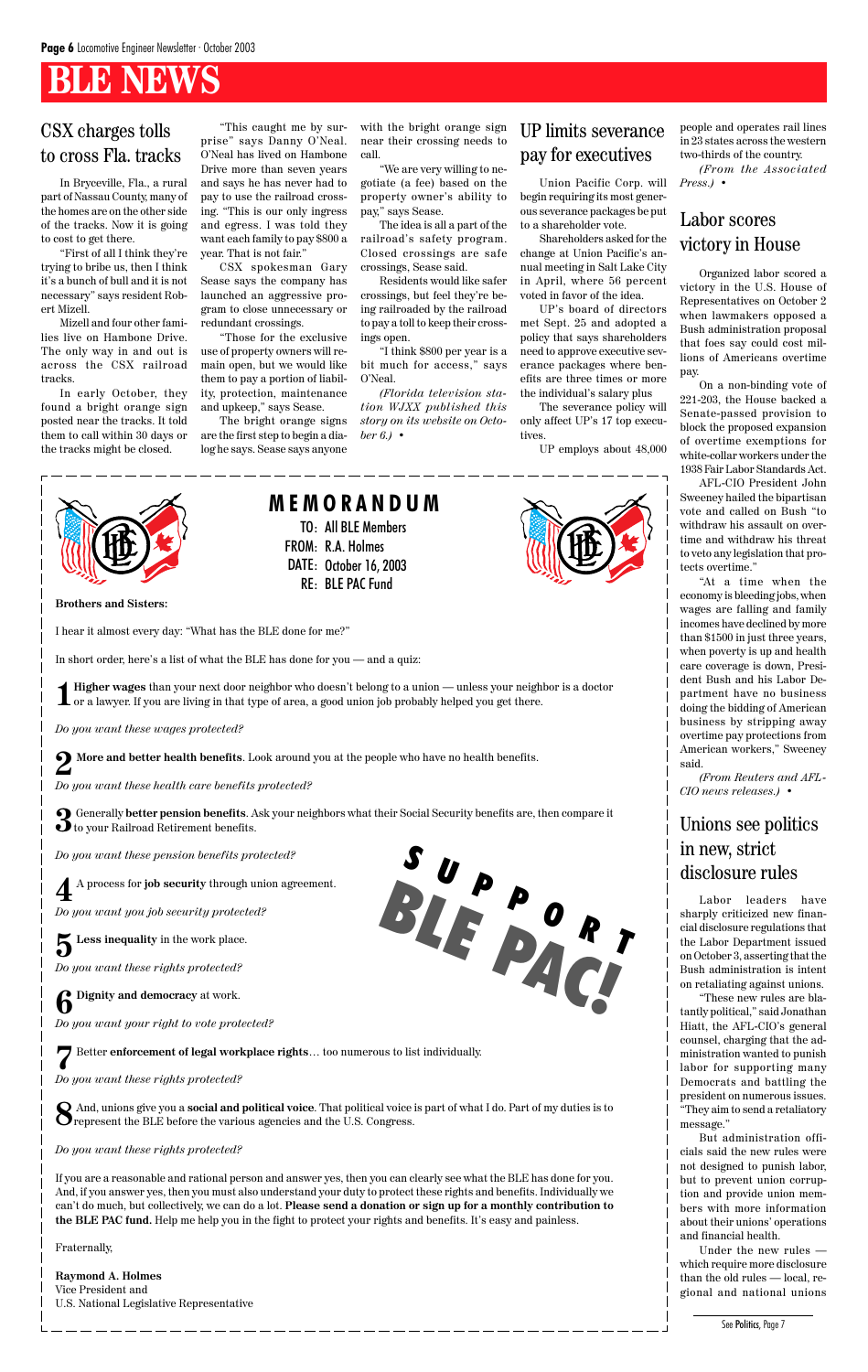with annual income of \$250,000 or more must report expenditures of \$5,000 or more. Unions will also be required to detail how much they spend on political activities and lobbying, on union administration and on strike benefits.

"The Bush administration's rules are craftily designed to weaken unions — the strongest advocates for American workers — as our nation prepares for the 2004 elections," said AFL-CIO President John Sweeney.

#### **Politics** Continued from Page 6

Sweeney said the new rules went far beyond what was required of other nonprofit organizations. He said the rules would require huge amounts of paperwork for 5,000 labor organizations and would cause the dumping of a large amount of minute information into the Labor Department's database at major expense.

*(From the New York Times and AFL-CIO news releases.)* •

## **NEWS BRIEFS**

Transportation fatalities in the United States increased slightly in 2002, according to preliminary figures released on October 2 by the National Transportation Safety Board.

Deaths from transportation accidents in the United States in 2002 totaled 45,098, up from the 44,969 fatalities in 2001.

Highway fatalities accounted for

#### Transportation fatalities increase in 2002

more than 94 percent of the transportation deaths in 2002. That number increased from 42,196 in 2001 to 42,815 in 2002.

Total rail fatalities increased in 2002 to 603 from 597, reflecting a rise in pedestrian fatalities associated with intercity rail operations. Seven rail passengers were killed in 2002, compared to three in 2001.

Fatalities occurring on light rail, heavy rail, and commuter rail increased from 197 to 220.

(Because of peculiarities in reporting requirements, there may be some duplication in the numbers for intercity rail and commuter rail on the accompanying chart.)

*(From National Transportation Safety Board news release.)* •

#### Remote control update

U.S. District Judge Joan B. Gottschall issued an order on September 16 that dissolves the January 16, 2002, preliminary injunction against the Brotherhood of Locomotive Engineers regarding the remote control issue.

The Court stated that its action was based on the fact that the preliminary injunction was issued to maintain the status quo until an arbitrator could resolve the dispute, and that award has been issued (the January 10 arbitration decision by Gil Vernon, Special Board of Adjustment No. 1141).

All motions are dismissed as moot, thereby terminating the case. However, the railroads are appealing this dismissal. •

**Q-1: What will be the name and organizational structure of the merged union?**

A-1: The Merger Agreement (MA) establishes a Rail Conference in the United States and the Teamsters Canada Rail Conference in Canada as affiliates of the International Brotherhood of Teamsters (IBT). The Rail Conference will be comprised of individually chartered, independent and autonomous craft divisions with jurisdiction over all rail industry employees in the United States.

The present International Brotherhood of Locomotive Engineers (IBLE) in Canada will become the Teamsters Canada Rail Conference (TCRC) and be directly affiliated with Teamsters Canada of the IBT. The jurisdiction of TCRC shall include all railway employees within Canada including, but not limited to, all locomotive engineers, all trainmen and all related operating personnel within Canada.

The IBLE is the first rail union to merge with IBT and will become a craft division in the Rail Conference renamed as the Brotherhood of Locomotive Engineers and Trainmen (BLET) with jurisdiction over all engineers, trainmen and related operating personnel in the United States. The BLET will no longer be an international union; therefore, the present International Division of the IBLE has been renamed the National Division (ND) of BLET.

The Rail Conference is structured as an umbrella organization with separate bylaws and a Policy Committee designed to coordinate the representation efforts of IBT members within the rail industry in the United States. Several other rail unions have expressed an interest in joining the Rail Conference and negotiations with IBT have begun.

*(MA-Sec. 3.1, 3.2, 4.1, 4.2, 5.1 & 5.2)*

#### **Q-2: What will happen to IBLE assets and funds?**

A-2: The BLET National Division and TCRC shall retain and maintain control of all IBLE assets and funds. All BLET and TCRC general committees, legislative boards and local divisions shall retain control of their assets and funds as well.

*(MA-Sec. 4.7.1 & 5.6.1)*.

**Q-3: Where will the headquarter offices of the National Division (former International Division) of the BLET be located?**

A-3: The headquarter office will remain in the Standard Building in Cleveland, Ohio.

*(MA-Sec. 4.3)*.

#### **Q-4: Where will the National Legislative Office of BLET be located?**

A-4: It will remain in Washington, D.C., but will be moved to the IBT headquarters building on Capitol Hill.

*(MA-Sec. 4.7.6)*.

#### **Q-5: Will ownership of the Standard Building change if the merger is approved?**

A-5: No, the IBLE Building Association shall continue to operate under its current Articles of Incorporation and shall maintain the same relationship to the BLET as it currently has with IBLE.

(MA-Sec. 4.7.1).

#### **Q-6: Will the merger change the relationship between the various bodies of the BLET and TCRC?**

A-6: No. The BLET National Division and TCRC will have the same responsibility and authority over the activities of its subordinate general committees, local divisions and legislative boards as the IBLE.

*(MA-Sec. 4.7 & 5.6)*.

#### **Q-7: What effect will the merger have on current officeholders and elections?**

A-7: All current officers will maintain their current offices, and elections will be conducted as currently scheduled under the procedures set forth in the applicable BLET and TCRC Bylaws.

*(MA-Sec. 6.4 & 6.9)*.

**Q-8: Will BLET and TCRC still have control over their own contract negotiations, administration and ratification?**

A-8: Yes, and it is anticipated that IBT will provide valuable assistance in these areas when requested.

*(MA-Sec. 4.7.4, 5.6.4 & 6.12)*.

**Q-9: What effect will the merger have on the existing dues structure and other financial obligations within the BLET and TCRC?**

A-9: They will remain unchanged. The dues of each subordinate body will remain the same and can be changed only in accordance with the applicable bylaws.

*(MA-Sec. 4.6 & 5.5)*.

#### **Q-10: Will the UTU be able to merge with IBT and join the Rail Conference?**

A-10: No, not without BLET consent. Jurisdiction over all rail industry operating personnel has been vested in the BLET craft division of the Rail Conference of IBT. In order for UTU to be considered for admission to the IBT Rail Conference, it will require the consent of BLET. The BLET shall obtain such consent only through a referendum vote of its membership.

*(MA-Sec. 6.21)*.

#### **Q-11: Will the salaries of any BLET or TCRC officers change as a result of the merger?**

A-11: No. Every level of the BLET and TCRC will retain control over salaries through the provisions of their respective bylaws *(refer to BLET and TCRC Bylaws)*.

**Q-12: What effect will the merger have on the National Division convention schedule?**



A-12: The next convention will be held as currently scheduled in 2006 and every four years thereafter as required by federal law.

*(MA-Sec. 4.5)*.

**Q-13: Will the BLET and TCRC send representatives to the IBT Convention?**

A-13: Yes, delegates will be allocated and elected pursuant to Article III, Section 2 of the IBT Constitution and Sections 6.16 and 6.17 of the Merger Agreement.

(MA-Sec. 6.16 & 6.17).

#### **Q-14: What happens to the BLE PAC Fund if the merger is approved?**

A-14: The BLET will continue to maintain and control the fund and will have to coordinate political contributions with IBT to avoid exceeding legal limits.

*(MA-Sec. 6.19)*.

**Q-15: Will the merger in any way change our members' rights and benefits under the Railroad Retirement System?**

A-15: No. The Railroad Retirement Act is federal legislation that can only be changed by Congress.

#### **Q-16: Will the membership retain the right to recall its officers?**

A-16: No. The IBT Constitution does not provide for the recall of officers. Instead, the IBT Constitution and BLET and TCRC Bylaws provide for filing charges and conducting a trial to remove an officer. •

# **BLE-IBT merger: Frequently Asked Questions**

What would be the name of the merged organization? What about current BLE finances?